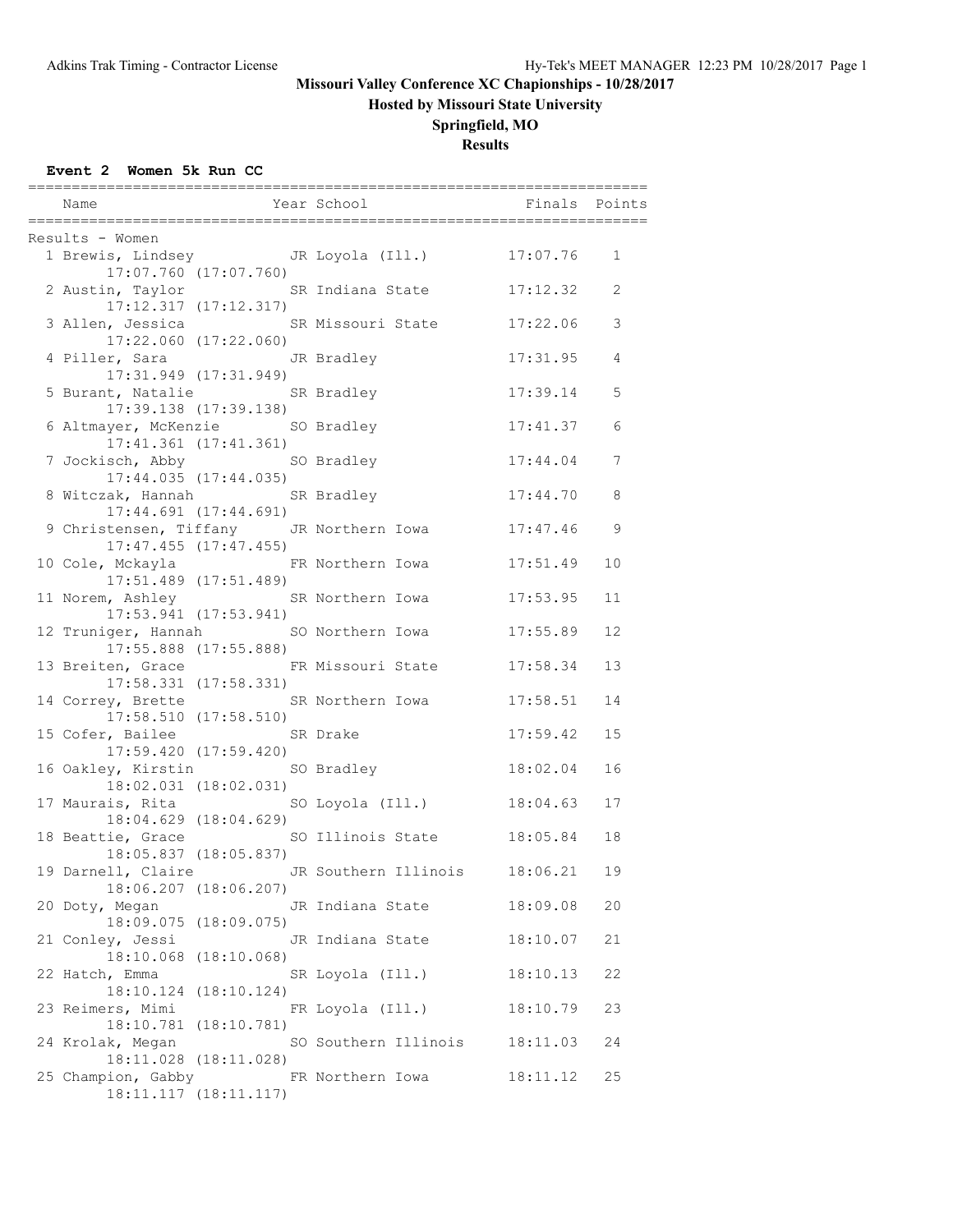**Hosted by Missouri State University**

## **Springfield, MO**

### **Results**

|  | Event 2 Women 5k Run CC                    |                                                |                                                  |          |    |
|--|--------------------------------------------|------------------------------------------------|--------------------------------------------------|----------|----|
|  | 26 Brown, Erica                            | 18:12.437 (18:12.437)                          | SR Illinois State 18:12.44                       |          | 26 |
|  |                                            | 18:13.923 (18:13.923)                          | 27 Workman, Alli SO Indiana State                | 18:13.93 | 27 |
|  |                                            | $18:15.150$ $(18:15.150)$                      | 28 Roman, Dakota 60 SO Illinois State            | 18:15.15 | 28 |
|  | 29 Nusser, Brooke JR Bradley               | 18:17.771 (18:17.771)                          |                                                  | 18:17.78 | 29 |
|  |                                            | 18:17.869 (18:17.869)                          | 30 Bloch, Cassie SR Loyola (Ill.)                | 18:17.87 | 30 |
|  |                                            | 18:18.943 (18:18.943)                          | 31 Lewis, Lindsey SR Illinois State              | 18:18.95 | 31 |
|  | 32 Wollmering, Erica                       | 18:30.729 (18:30.729)                          | SO Missouri State                                | 18:30.73 | 32 |
|  |                                            | 18:36.061 (18:36.061)                          | 33 England, Ashley SR Illinois State             | 18:36.07 | 33 |
|  | 34 Ward, Michaela SO Indiana State         | 18:40.950 (18:40.950)                          |                                                  | 18:40.95 | 34 |
|  |                                            | 18:41.384 (18:41.384)                          | 35 Capra, Jordyn SO Missouri State               | 18:41.39 | 35 |
|  |                                            | 18:43.572 (18:43.572)                          | 36 Madden, Colleen SO Indiana State              | 18:43.58 | 36 |
|  |                                            | $18:46.099$ $(18:46.099)$                      | 37 Knoblock, Kennidi JR Illinois State           | 18:46.10 | 37 |
|  | 38 Griffin, Mackenzie                      | SR Bradley<br>18:47.498 (18:47.498)            |                                                  | 18:47.50 |    |
|  | 39 Garcia, Morgan SO Drake                 | 18:50.042 (18:50.042)                          |                                                  | 18:50.05 | 38 |
|  |                                            |                                                | 40 Howat, Paityn SO Missouri State               | 18:52.14 | 39 |
|  | 41 Williams, Alyssa SO Northern Iowa       | 18:52.139 (18:52.139)<br>18:56.010 (18:56.010) |                                                  | 18:56.01 | 40 |
|  |                                            |                                                | 42 Grider, Abigail <a> JR<br/> Indiana State</a> | 18:58.98 | 41 |
|  |                                            | 18:58.977 (18:58.977)                          | 43 O'Shea, Kelly SR Southern Illinois            | 19:00.40 | 42 |
|  | 44 Michaelson, Audrey                      | 19:00.392 (19:00.392)                          | SR Loyola (Ill.)                                 | 19:02.10 | 43 |
|  |                                            | 19:02.096 (19:02.096)                          | 45 Billingsley, Sydney SR Illinois State         | 19:07.04 | 44 |
|  | 19:07.039 (19:07.039)<br>46 Rogers, Olivia |                                                | SO Drake                                         | 19:07.20 | 45 |
|  | 47 Skopec, Gabby                           | 19:07.192 (19:07.192)                          | FR Northern Iowa                                 | 19:09.61 |    |
|  | 48 Heiny, Kim                              | 19:09.601 (19:09.601)                          | SR Valparaiso                                    | 19:10.90 | 46 |
|  | 49 Demko, Julia                            | 19:10.897 (19:10.897)                          | JR Loyola (Ill.)                                 | 19:12.30 | 47 |
|  | 50 Hansen, Cami                            | 19:12.292 (19:12.292)                          | SO Indiana State                                 | 19:13.31 |    |
|  | 51 Aho, Elizabeth                          | 19:13.301 (19:13.301)                          | FR Drake                                         | 19:13.89 | 48 |
|  | 52 Bretl, Millie                           | 19:13.881 (19:13.881)                          | FR Drake                                         | 19:14.46 | 49 |
|  |                                            | 19:14.451 (19:14.451)                          |                                                  |          |    |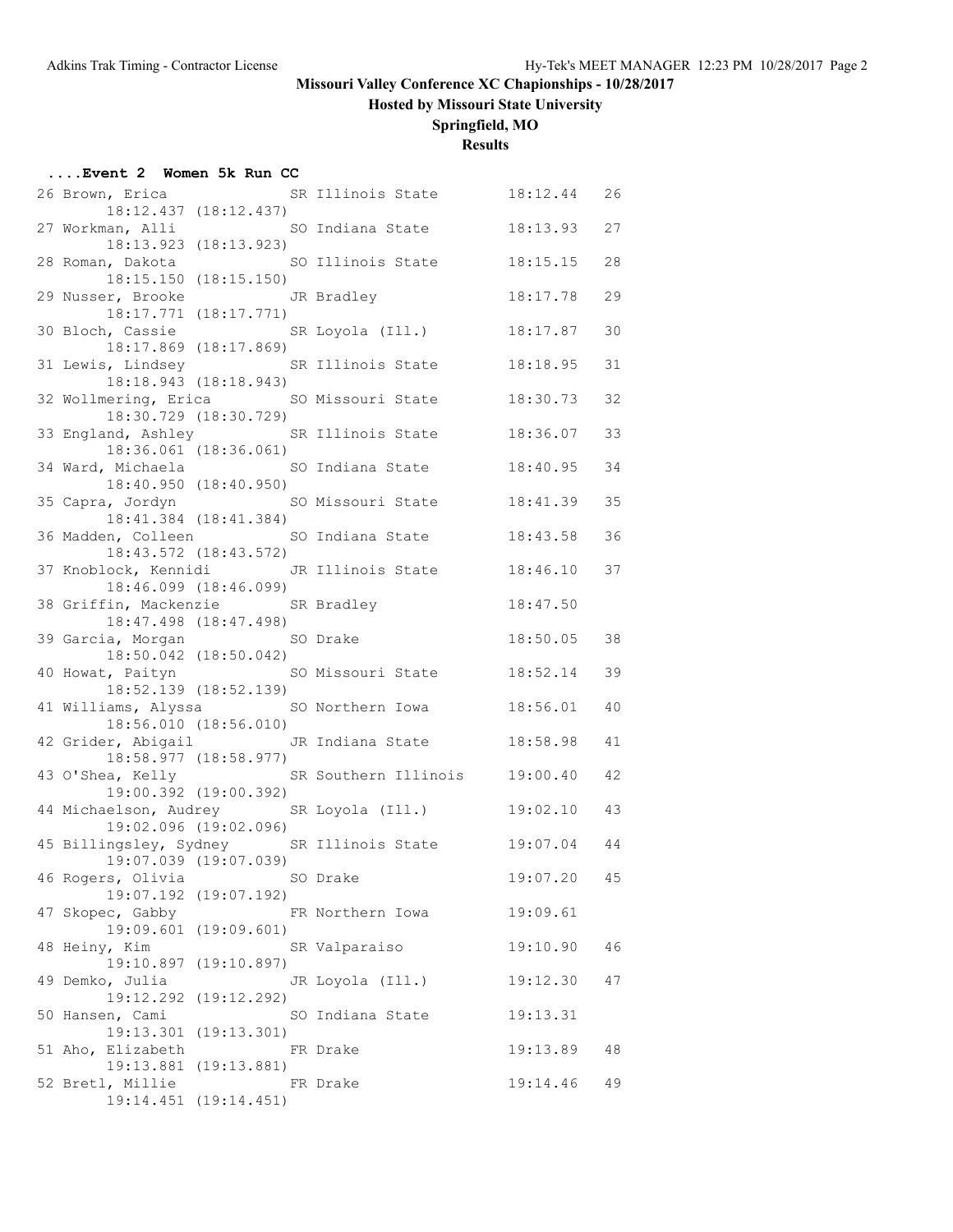# **Hosted by Missouri State University**

## **Springfield, MO**

### **Results**

| Event 2 Women 5k Run CC                                    |                                        |                                                   |          |    |
|------------------------------------------------------------|----------------------------------------|---------------------------------------------------|----------|----|
| 53 Crews, Sienna                                           | 19:14.758 (19:14.758)                  | JR Evansville 19:14.76                            |          | 50 |
|                                                            | 19:20.626 (19:20.626)                  | 54 Merrill, Hillary SR Southern Illinois 19:20.63 |          | 51 |
|                                                            | 19:21.811 (19:21.811)                  | 55 Janik, Audrey TR Illinois State                | 19:21.82 |    |
|                                                            | 19:24.299 (19:24.299)                  | 56 Saville, Madeline JR Missouri State            | 19:24.30 | 52 |
|                                                            | 19:28.319 (19:28.319)                  | 57 Falsey, Erin     JR Loyola (Ill.)              | 19:28.32 |    |
| 58 Cole, MyKaela SO Drake                                  | 19:29.301 (19:29.301)                  |                                                   | 19:29.31 | 53 |
| 59 Lanning, Sasha                                          | 19:30.650 (19:30.650)                  | JR Southern Illinois 19:30.65                     |          | 54 |
| 60 Selva, Rachel                                           | 19:33.466 (19:33.466)                  | FR Drake                                          | 19:33.47 | 55 |
| 61 Germann, Katherine SO Valparaiso                        | 19:34.142 (19:34.142)                  |                                                   | 19:34.15 | 56 |
|                                                            | 19:34.491 (19:34.491)                  | 62 Buschling, Renae JR Missouri State             | 19:34.50 | 57 |
| 63 Kearney, Meghan Man JR Drake                            | 19:54.900 (19:54.900)                  |                                                   | 19:54.90 |    |
|                                                            | 19:56.954 (19:56.954)                  | 64 Bohannon, Danielle SO Missouri State           | 19:56.96 |    |
| 65 Lowry, Anna                                             | 20:01.574 (20:01.574)                  | FR Evansville                                     | 20:01.58 | 58 |
| 66 Caesar, Sarah                                           | 20:03.700 (20:03.700)                  | FR Valparaiso                                     | 20:03.70 | 59 |
| 67 Mitchell, Kate                                          | SO Valparaiso<br>20:15.334 (20:15.334) |                                                   | 20:15.34 | 60 |
| 68 Bosler, Ashton JR Evansville                            | 20:23.752 (20:23.752)                  |                                                   | 20:23.76 | 61 |
| 69 Welsh, Hannah Manus JR Evansville                       | 20:32.842 (20:32.842)                  |                                                   | 20:32.85 | 62 |
|                                                            | 20:40.270 (20:40.270)                  | 70 Dawson, Izzy FR Evansville                     | 20:40.27 | 63 |
|                                                            | 20:42.365 (20:42.365)                  | 71 Hajduk, Natalia SR Southern Illinois 20:42.37  |          | 64 |
| 72 Berneche, Nicole 50 Valparaiso<br>20:45.949 (20:45.949) |                                        |                                                   | 20:45.95 | 65 |
| 73 Meyer, Lauren                                           | $21:08.227$ $(21:08.227)$              | FR Evansville                                     | 21:08.23 | 66 |
| 74 Neal, Kathleen                                          | 21:33.101 (21:33.101)                  | FR Valparaiso                                     | 21:33.11 | 67 |
| 75 McGhiey, Celia                                          | 21:54.193 (21:54.193)                  | SO Valparaiso                                     | 21:54.20 | 68 |
| 76 Elliot, Hayley                                          | 22:05.990 (22:05.990)                  | JR Evansville                                     | 22:05.99 | 69 |
| 77 Recker, Olivia                                          | $22:12.165$ $(22:12.165)$              | FR Valparaiso                                     | 22:12.17 |    |
| 78 Sutherland, Lexi FR Evansville                          | 22:42.550 (22:42.550)                  |                                                   | 22:42.55 |    |